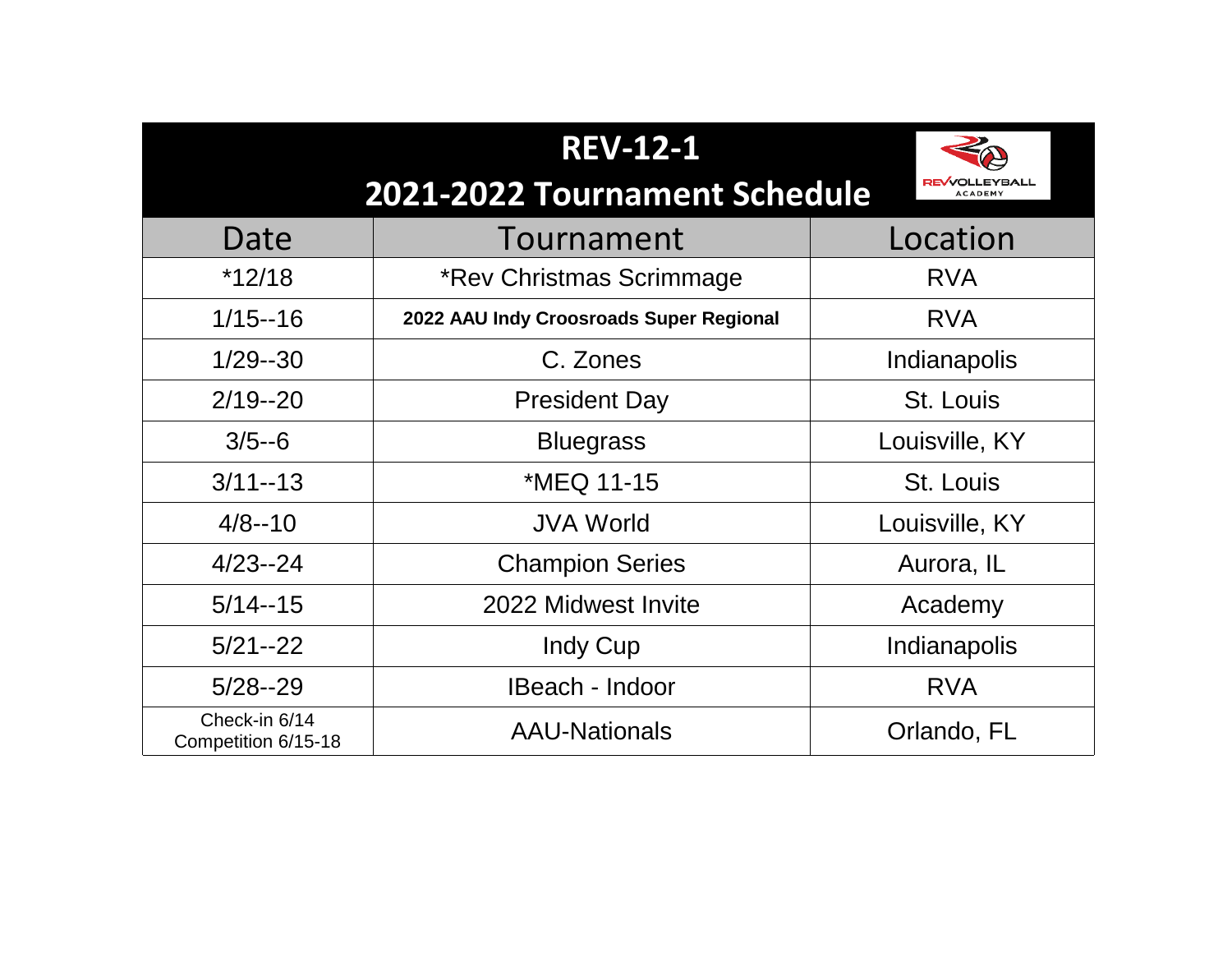|                                      | <b>REV-13-1</b><br>2021-2022 Tournament Schedule | ZA<br><b>REVVOLLEYBALL</b><br><b>ACADEMY</b> |
|--------------------------------------|--------------------------------------------------|----------------------------------------------|
| Date                                 | Tournament                                       | Location                                     |
| $*12/18$                             | *Rev Christmas Scrimmage                         | <b>RVA</b>                                   |
| $1/15 - 16$                          | 2022 AAU Indy Croosroads Super Regional          | <b>RVA</b>                                   |
| 1/29--30                             | C. Zones                                         | Indianapolis                                 |
| $2/19 - 21$                          | <b>President Day</b>                             | St. Louis                                    |
| $3/5 - 6$                            | <b>Bluegrass</b>                                 | Louisville, KY                               |
| $3/11 - 13$                          | *MEQ 11-15                                       | St. Louis                                    |
| $*4/2$                               | <b>Academy April Shootout</b>                    | Indianapolis                                 |
| $4/15 - 17$                          | *Windy City                                      | Chicago                                      |
| $4/23 - 24$                          | <b>Champion Series</b>                           | Aurora, IL                                   |
| $5/14 - 15$                          | 2022 Midwest Mayday Mania                        | <b>RVA</b>                                   |
| $5/21 - 22$                          | Indy Cup                                         | Indianapolis                                 |
| $6/4 - 5$                            | Summerfest                                       | Columbus                                     |
| Check-in 6/14<br>Competition 6/15-18 | <b>AAU-Nationals</b>                             | Orlando, FL                                  |

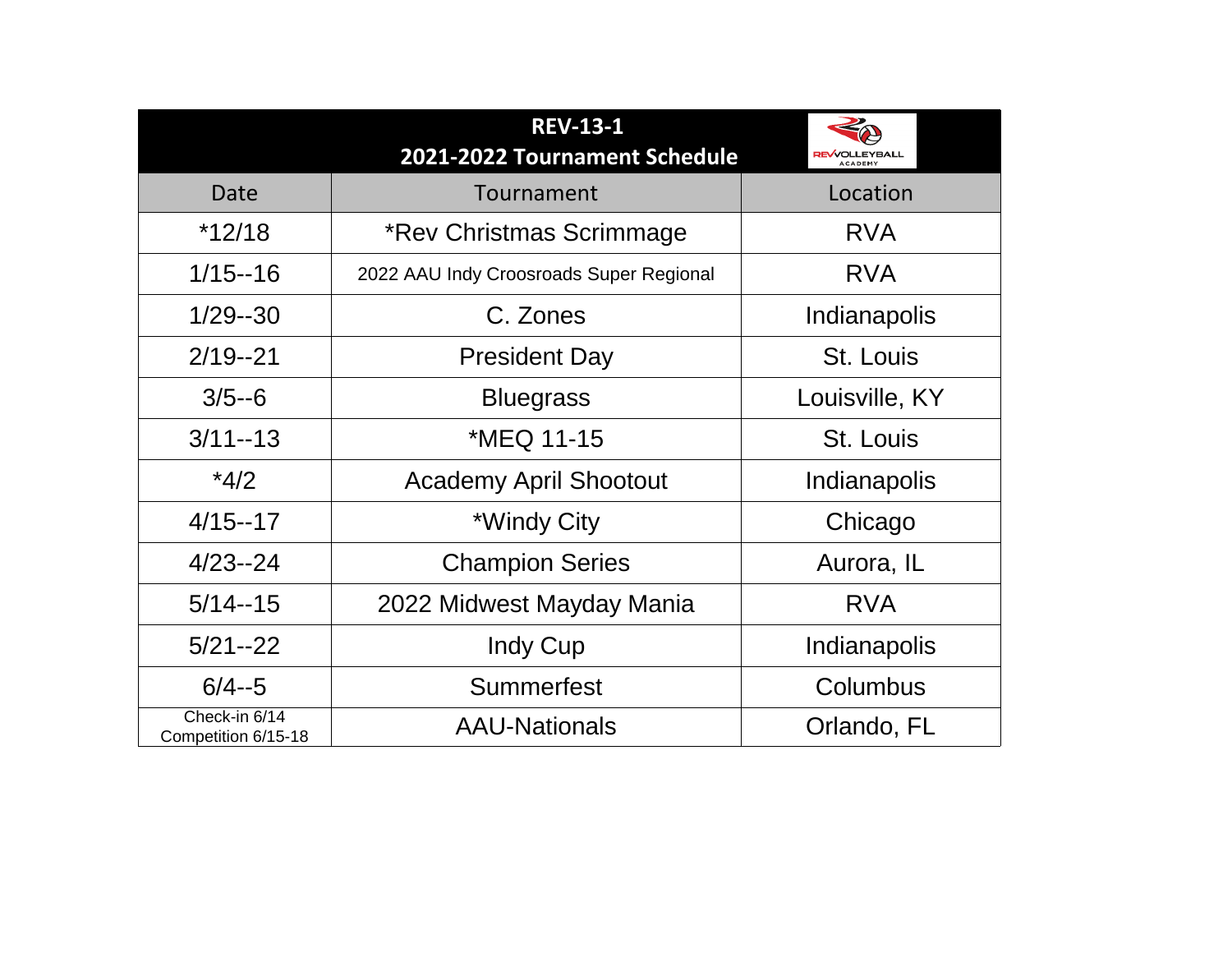| Date                                      |
|-------------------------------------------|
| *12/18                                    |
| $1/15 - 16$                               |
| 1/29--30                                  |
| $2/12 - 13$                               |
| $2/19 - 21$                               |
| $3/5 - 6$                                 |
| $3/19 - 20$                               |
| $*4/2$                                    |
| $4/15 - 17$                               |
| 4/23--24                                  |
| $5/14 - 15$                               |
| $5/21 - 22$                               |
| $6/4 - 5$                                 |
| Check-in 6/14<br>$P$ ampatition $6/15$ 10 |

|                                      | REV-13-2<br>2021-2022 Tournament Schedule | <b>REVVOLLEYBALL</b><br><b>ACADEMY</b> |
|--------------------------------------|-------------------------------------------|----------------------------------------|
| Date                                 | Tournament                                | Location                               |
| *12/18                               | *Rev Christmas Scrimmage                  | <b>RVA</b>                             |
| $1/15 - 16$                          | 2022 AAU Indy Croosroads Super Regional   | RVA                                    |
| 1/29--30                             | C. Zones                                  | Indianapolis                           |
| $2/12 - 13$                          | Central Zone *Extra                       | RVA                                    |
| $2/19 - 21$                          | <b>President Day</b>                      | St. Louis                              |
| $3/5 - 6$                            | <b>Bluegrass</b>                          | Louisville, KY                         |
| $3/19 - 20$                          | 2022 Dunes March Madness *Make up         | La Porte, IN                           |
| $*4/2$                               | <b>Academy April Shootout</b>             | Indianapolis                           |
| $4/15 - 17$                          | *Windy City                               | Chicago                                |
| $4/23 - 24$                          | <b>Champion Series</b>                    | Aurora, IL                             |
| $5/14 - 15$                          | 2022 Midwest Mayday Mania                 | RVA                                    |
| $5/21 - 22$                          | Indy Cup                                  | Indianapolis                           |
| $6/4 - 5$                            | Summerfest                                | Columbus                               |
| Check-in 6/14<br>Competition 6/15-18 | <b>AAU-Nationals</b>                      | Orlando, FL                            |
|                                      |                                           |                                        |

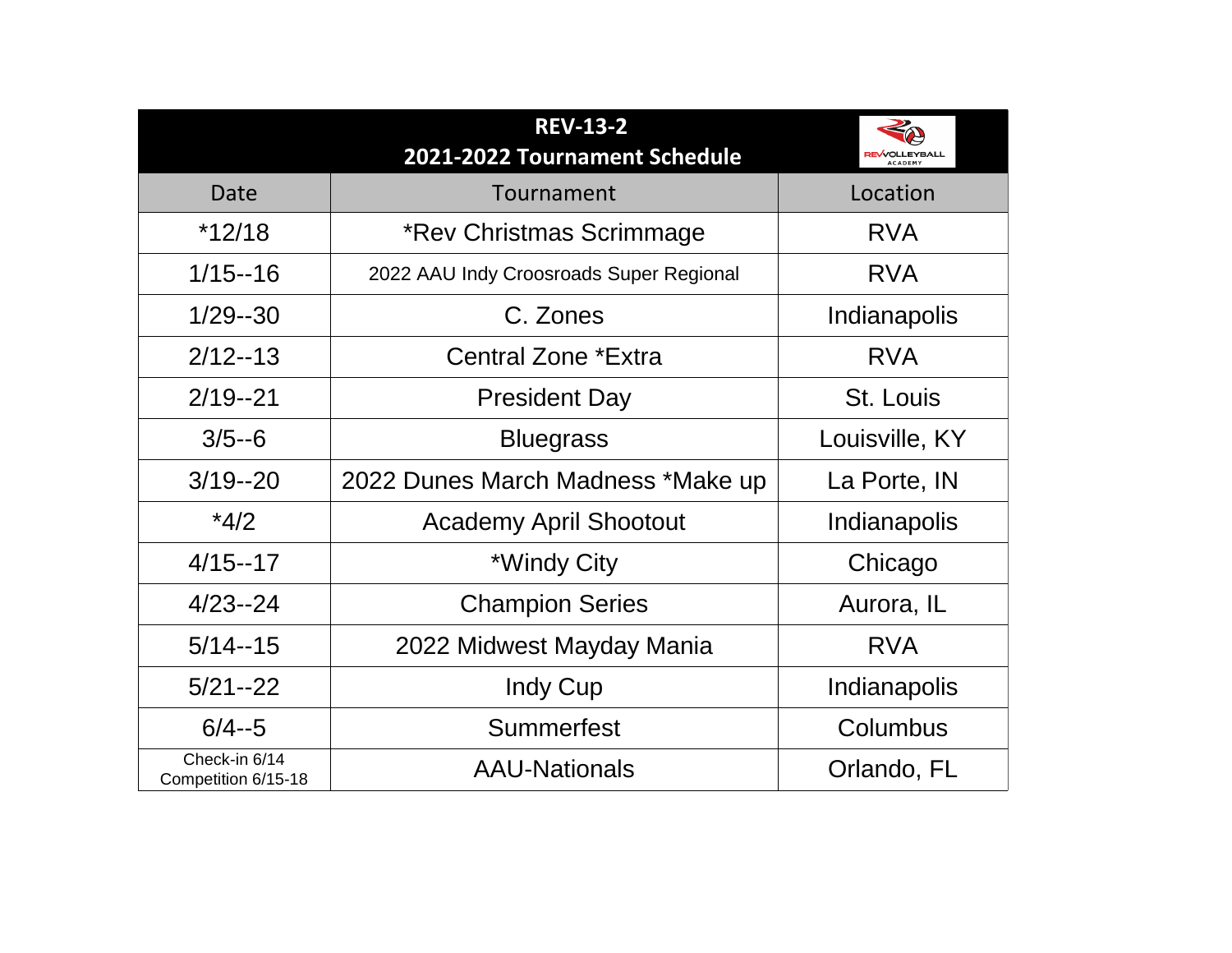|                                      | <b>IREVE14E11</b><br>2021-2022 Tournament Schedule | ZQ<br><b>REVVOLLEYBALL</b><br><b>ACADEMY</b> |
|--------------------------------------|----------------------------------------------------|----------------------------------------------|
| Date                                 | Tournament                                         | Location                                     |
| $*12/18$                             | *Rev Christmas Scrimmage                           | <b>RVA</b>                                   |
| $1/15 - 16$                          | 2022 AAU Indy Croosroads Super Regional            | RVA                                          |
| 1/29--30                             | C. Zones                                           | Indianapolis                                 |
| $*2/12$                              | Training / Scrimmage                               | RVA                                          |
| $2/19 - 21$                          | President Day                                      | St. Louis                                    |
| $3/5 - 7$                            | Salt Lake City Qual.                               | Utah                                         |
| $3/11 - 13$                          | *MEQ 11-15                                         | St. Louis                                    |
| $4/15 - 17$                          | *Windy City                                        | Chicago                                      |
| $4/23 - 24$                          | <b>Champion Series</b>                             | Aurora, IL                                   |
| $5/14 - 15$                          | 2022 Midwest Mayday Mania                          | RVA                                          |
| $5/21 - 22$                          | Indy Cup                                           | Indianapolis                                 |
| $6/4 - 5$                            | Summerfest                                         | Columbus                                     |
| Check-in 6/14<br>Competition 6/15-18 | <b>AAU-Nationals</b>                               | Orlando, FL                                  |
| Check-in 6/26<br>Competition 6/27-30 | GJNV                                               | Indianapolis                                 |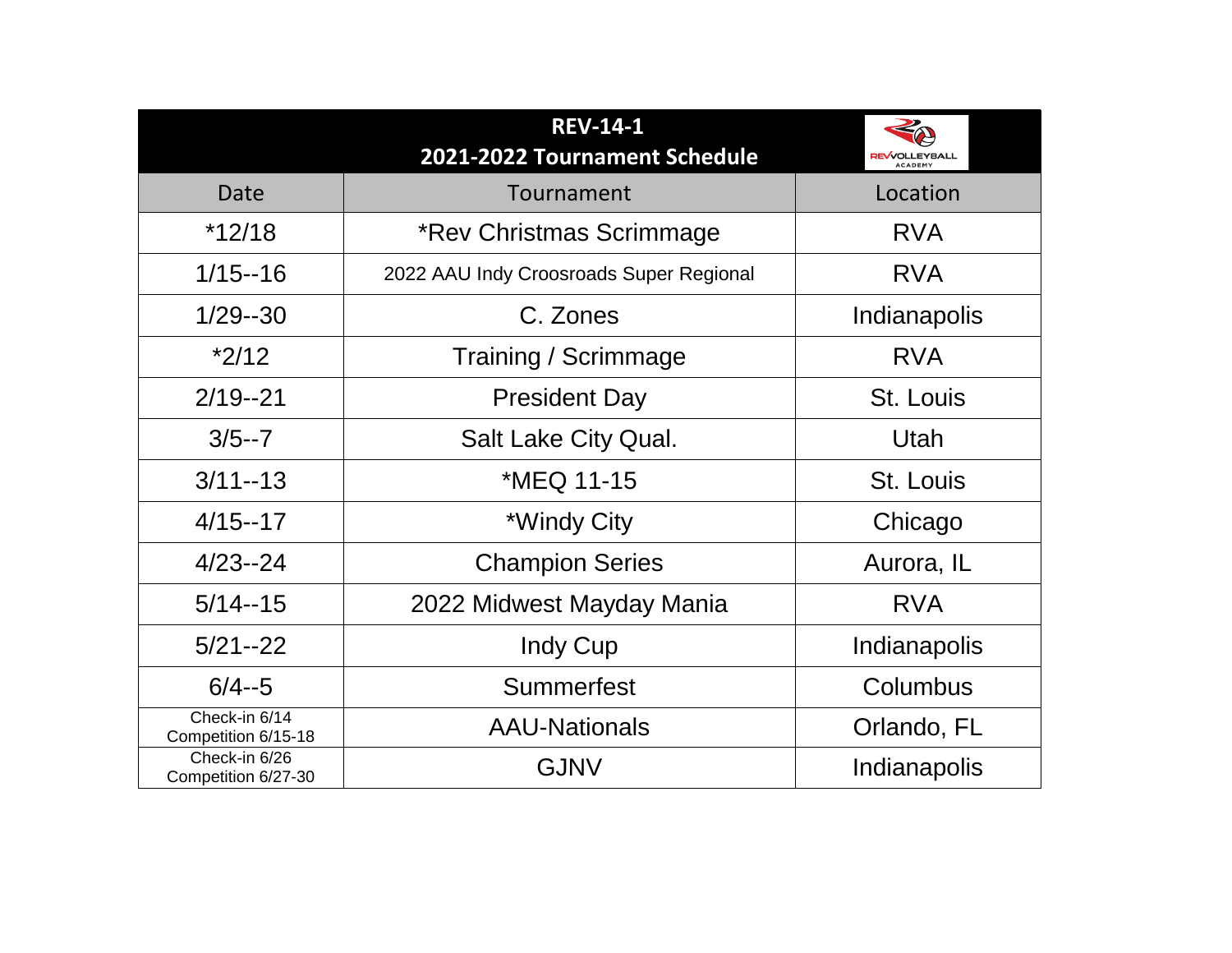|                                      | <b>REV-14-2</b><br>2021-2022 Tournament Schedule | <b>REVVOLLEYBALL</b><br><b>ACADEMY</b> |
|--------------------------------------|--------------------------------------------------|----------------------------------------|
| Date                                 | Tournament                                       | Location                               |
| *12/18                               | *Rev Christmas Scrimmage                         | <b>RVA</b>                             |
| $1/15 - 16$                          | 2022 AAU Indy Croosroads Super Regional          | <b>RVA</b>                             |
| 1/29--30                             | C. Zones                                         | Indianapolis                           |
| $2/19 - 21$                          | <b>President Day</b>                             | St. Louis                              |
| $3/5 - 6$                            | <b>Bluegrass</b>                                 | Louisville, KY                         |
| $3/11 - 13$                          | * $MEQ$ 11-15 - waitlist                         | St. Louis                              |
| $*3/19$                              | 2022 Indianapolis Challenge                      | RVA                                    |
| $4/8 - 10$                           | JVA World                                        | Louisville, KY                         |
| $4/15 - 17$                          | *Windy City                                      | Chicago                                |
| $4/23 - 24$                          | <b>Champion Series</b>                           | Aurora, IL                             |
| $4/30 - 5/1$                         | Hoosier Bid Regionals                            | <b>Capitol Sports</b>                  |
| $5/14 - 15$                          | 2022 Midwest Mayday Mania                        | <b>RVA</b>                             |
| $5/21 - 22$                          | Indy Cup                                         | Indianapolis                           |
| $6/4 - 5$                            | Summerfest                                       | Columbus                               |
| Check-in 6/14<br>Competition 6/15-18 | <b>AAU-Nationals</b>                             | Orlando, FL                            |
| Check-in 6/26<br>Competition 6/27-30 | GJNV                                             | Indianapolis                           |



| Date                                        |
|---------------------------------------------|
| *12/18                                      |
| $1/15 - 16$                                 |
| 1/29--30                                    |
| $2/19 - 21$                                 |
| $3/5 - 6$                                   |
| $3/11 - 13$                                 |
| *3/19                                       |
| $4/8 - 10$                                  |
| $4/15 - 17$                                 |
| 4/23--24                                    |
| 4/30--5/1                                   |
| $5/14 - 15$                                 |
| $5/21 - 22$                                 |
| $6/4 - 5$                                   |
| Check-in 6/14<br><b>Competition 6/15-18</b> |
| Check-in 6/26<br>Competition 6/27-30        |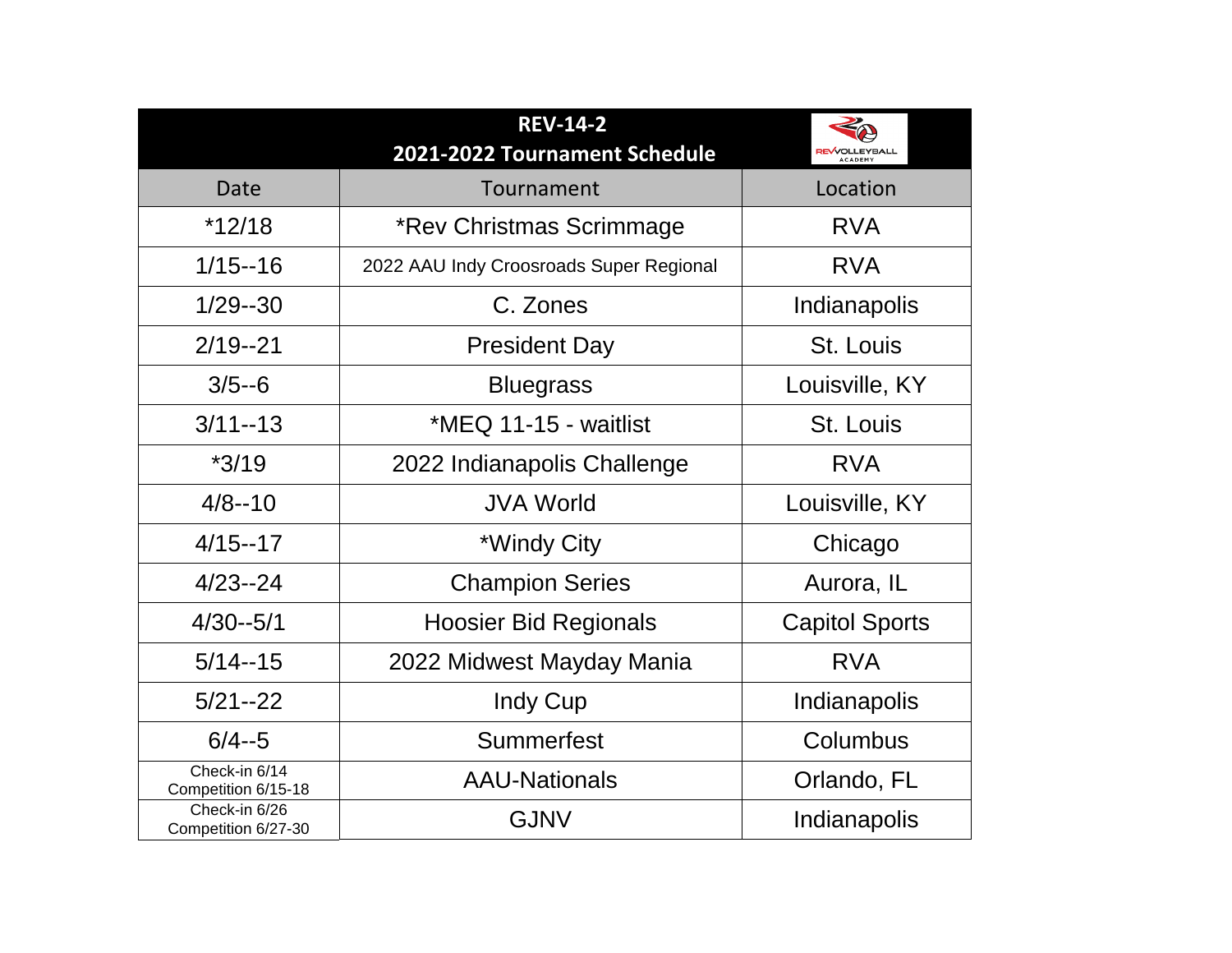

|                          | REV-13-14 REGIONAL                      |                                        |
|--------------------------|-----------------------------------------|----------------------------------------|
|                          | 2021-2022 Tournament Schedule           | <b>REVVOLLEYBALL</b><br><b>ACADEMY</b> |
| Date                     | Tournament                              | Location                               |
| $*12/18$                 | *Rev Christmas Scrimmage                | <b>RVA</b>                             |
| $*1/9$<br>$\blacksquare$ | Shootout                                | Indianapolis / Plainf                  |
| $1/15 - 16$              | 2022 AAU Indy Croosroads Super Regional | <b>RVA</b>                             |
| $1/29 - 30$              | C. Zones                                | Indianapolis                           |
| $*2/26 - 27$             | 2022 Smack Academy                      | <b>Academy / RVA</b>                   |
| $3/5 - 6$                | <b>Circle City Classic</b>              | <b>Plainfield</b>                      |
| $4/8 - 10$               | <b>JVA World</b>                        | Louisville, KY                         |
| $4/23 - 24$              | <b>Adidas Naptown Jamboree</b>          | <b>Academy / RVA</b>                   |
| $5/14 - 15$              | 2022 Midwest Invite                     | Academy                                |
| $5/21 - 22$              | Indy Cup                                | Indianapolis                           |
|                          |                                         |                                        |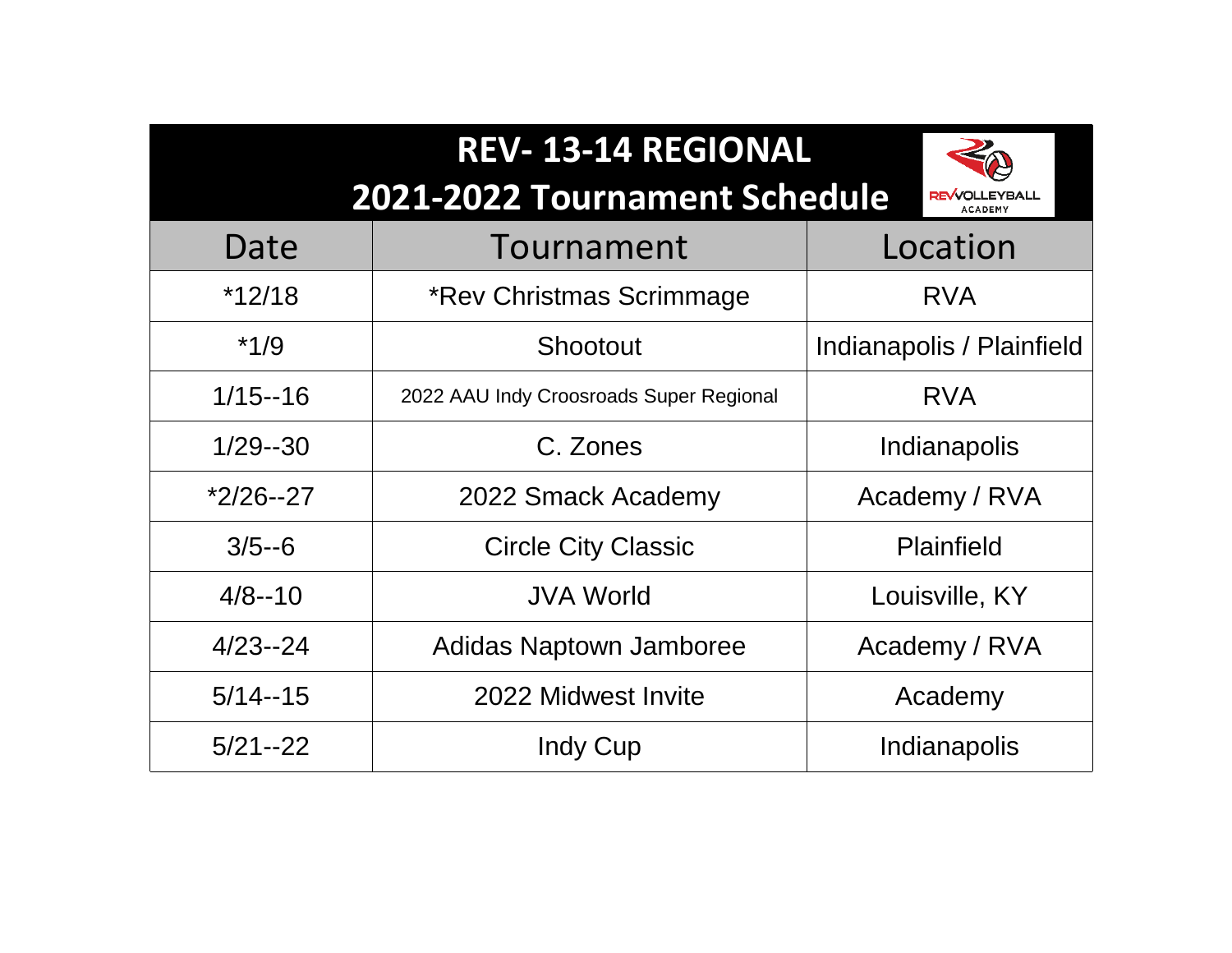|                                      | <b>REV-15-1</b><br>2021-2022 Tournament Schedule | <b>REVVOLLEYBALL</b><br><b>ACADEMY</b> |
|--------------------------------------|--------------------------------------------------|----------------------------------------|
| Date                                 | Tournament                                       | Location                               |
| *12/18                               | Rev Christmas Scrimmage                          | <b>RVA</b>                             |
| $1/15 - 16$                          | 2022 AAU Indy Croosroads Super Regional          | <b>RVA</b>                             |
| 1/29--30                             | C. Zones                                         | Indianapolis                           |
| $2/5 - 6$                            | <b>Champion Series</b>                           | Aurora, IL                             |
| $2/19 - 21$                          | <b>President Day</b>                             | St. Louis                              |
| $3/5 - 6$                            | <b>Bluegrass</b>                                 | Louisville, KY                         |
| $3/11 - 13$                          | *Salt Lake City Showdown dropped                 | Utah                                   |
| $3/25 - 27$                          | *MEQ 15-18 waitlist                              | Indianapolis                           |
| $4/8 - 10$                           | JVA World                                        | Louisville, KY                         |
| $4/15 - 17$                          | *Windy City                                      | Chicago                                |
| $4/23 - 24$                          | Adidas Naptown Jamboree *Make up                 | <b>Academy / RVA</b>                   |
| $5/14 - 15$                          | 2022 Midwest Mayday Mania                        | Indianapolis                           |
| $5/21 - 22$                          | Indy Cup                                         | Indianapolis                           |
| $6/11 - 12$                          | <b>Adidas Midwest</b>                            | Louisville, KY                         |
| Check-in 6/18<br>Competition 6/19-22 | <b>AAU-Nationals</b>                             | Orlando, FL                            |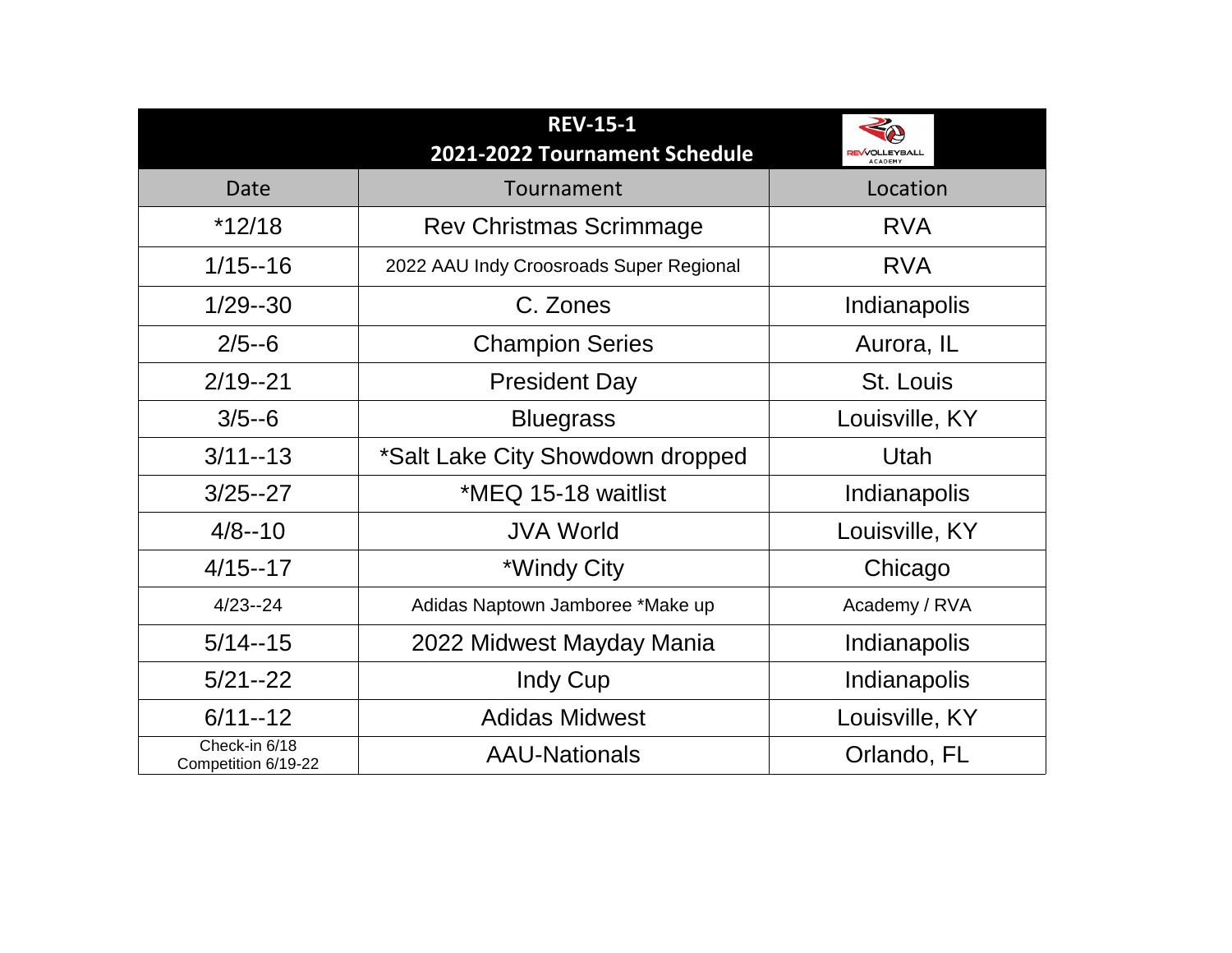| Date        |
|-------------|
| *12/18      |
| $1/15 - 16$ |
| 1/29--30    |
| $2/5 - 6$   |
| $2/19 - 21$ |
| $3/5 - 6$   |
| $3/5 - 6$   |
| $3/11 - 13$ |
| 4/12        |
| $4/15 - 17$ |
| $5/14 - 15$ |
| $5/21 - 22$ |
| $6/11 - 12$ |

# Tournament \*Rev Christmas Scrim 2022 AAU Indy Croosroads Supe C. Zones **Champion Series** President Day Circle City Classic \*Ma Bluegrass \*waitlis  $*NEQ$  11-15 Academy April Shoot \*Windy City 2022 Midwest Mayday **REV-15-2 2021-2022 Tournament**

|             | <b>REV-15-2</b><br>2021-2022 Tournament Schedule | <b>REVVOLLEYBALL</b><br><b>ACADEMY</b> |
|-------------|--------------------------------------------------|----------------------------------------|
| Date        | Tournament                                       | Location                               |
| $*12/18$    | *Rev Christmas Scrimmage                         | <b>RVA</b>                             |
| $1/15 - 16$ | 2022 AAU Indy Croosroads Super Regional          | <b>RVA</b>                             |
| 1/29--30    | C. Zones                                         | Indianapolis                           |
| $2/5 - 6$   | <b>Champion Series</b>                           | Aurora, IL                             |
| $2/19 - 21$ | <b>President Day</b>                             | St. Louis                              |
| $3/5 - 6$   | Circle City Classic *Make up                     | Plainfield                             |
| $3/5 - 6$   | Bluegrass *waitlist                              | Louisville, KY                         |
| $3/11 - 13$ | *MEQ 11-15                                       | St. Louis                              |
| 4/12        | <b>Academy April Shootout</b>                    | Academy                                |
| 4/15--17    | *Windy City                                      | Chicago                                |
| $5/14 - 15$ | 2022 Midwest Mayday Mania                        | <b>RVA</b>                             |
| $5/21 - 22$ | Indy Cup                                         | Indianapolis                           |
| $6/11 - 12$ | <b>Adidas Midwest</b>                            | Louisville, KY                         |

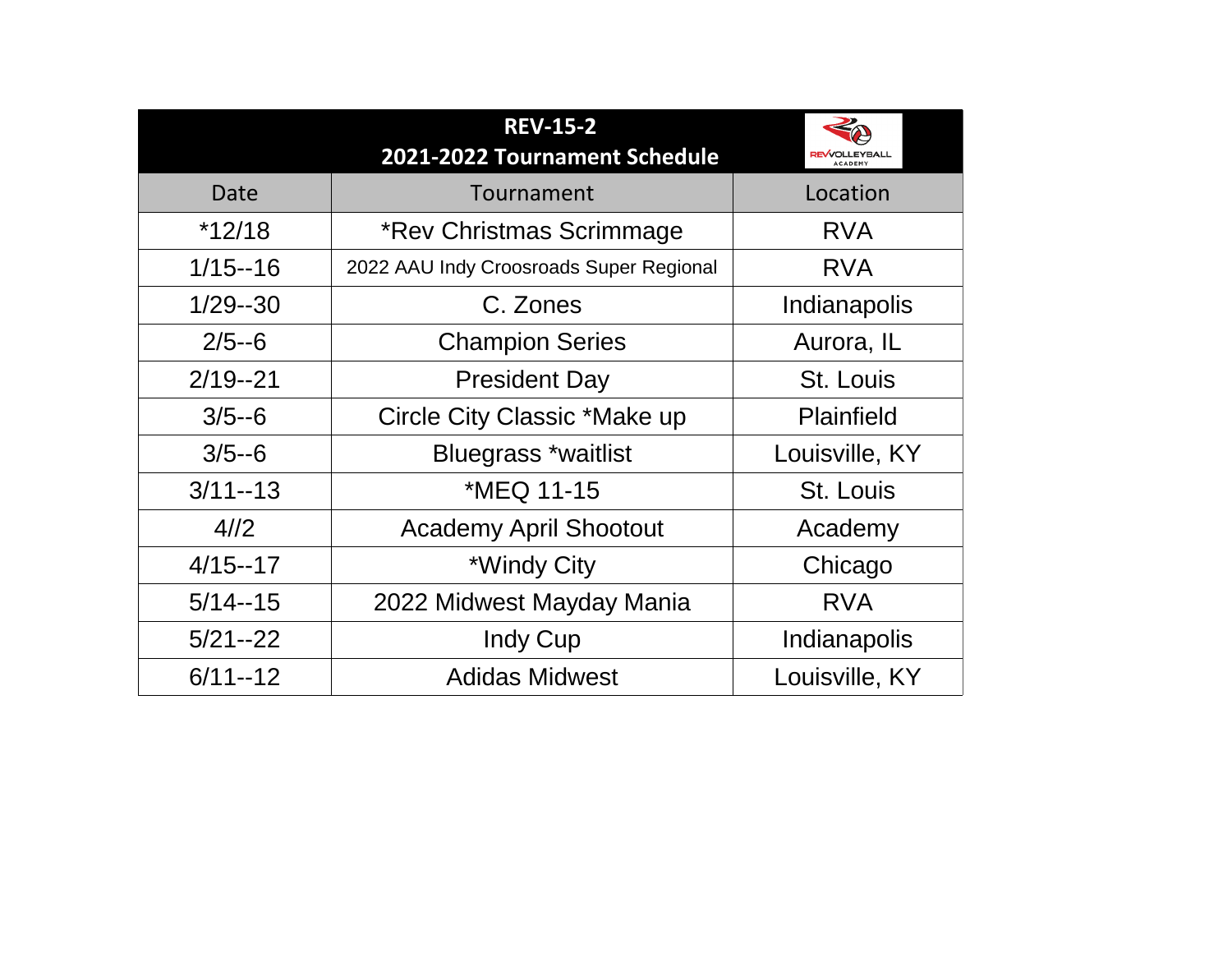### **REV-16-1**  2021-2022 Tourname

# Rev Christmas Scri

|   | REVE 16-11<br>2021-2022 Tournament Schedule | <b>REVVOLLEYBALL</b><br><b>ACADEMY</b> |
|---|---------------------------------------------|----------------------------------------|
|   | Tournament                                  | Location                               |
|   | Rev Christmas Scrimmage                     | RVA                                    |
|   | 2022 AAU Indy Croosroads Super Regional     | RVA                                    |
|   | C. Zones                                    | Indianapolis                           |
|   | <b>Champion Seies</b>                       | Aurora, IL                             |
|   | <b>President Day</b>                        | St. Louis                              |
|   | <b>Bluegrass</b>                            | Louisville, KY                         |
|   | *Salt Lake City Showdown                    | Utah                                   |
|   | *MEQ 15-18                                  | Indianapolis                           |
|   | JVA World                                   | Louisville, KY                         |
|   | *Windy City                                 | Chicago                                |
|   | 2022 Midwest Mayday Mania                   | RVA                                    |
|   | Indy Cup                                    | Indianapolis                           |
|   | <b>Adidas Midwest</b>                       | Louisville, KY                         |
| 6 | <b>AAU-Nationals</b>                        | Orlando, FL                            |
|   |                                             |                                        |



| Date                                 |
|--------------------------------------|
| *12/18                               |
| $1/15 - 16$                          |
| 1/29--30                             |
| $2/5 - 6$                            |
| $2/19 - 21$                          |
| $3/5 - 6$                            |
| $3/11 - 13$                          |
| 3/25--27                             |
| $4/8 - 10$                           |
| $4/15 - 17$                          |
| $5/14 - 15$                          |
| $5/21 - 22$                          |
| $6/11 - 12$                          |
| Check-in 6/22<br>Competition 6/23-26 |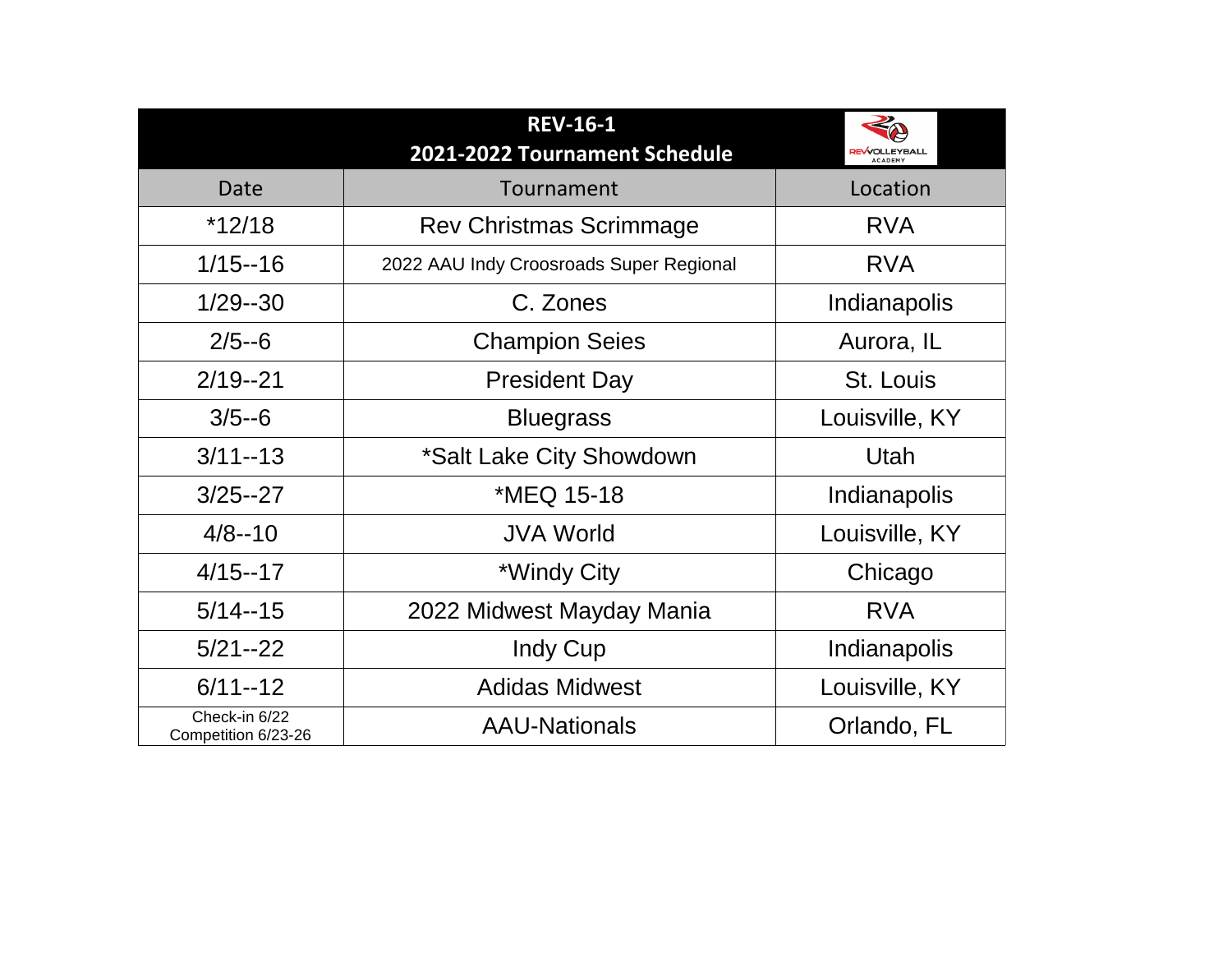#### JVA World

## \*Windy City

# Indy Cup

### Adidas Midwest

|                                    | <b>REVE16-2</b><br>2021-2022 Tournament Schedule | RA<br><b>REVVOLLEYBALL</b><br><b>ACADEMY</b> |
|------------------------------------|--------------------------------------------------|----------------------------------------------|
| Date                               | Tournament                                       | Location                                     |
| *12/18                             | Rev Christmas Scrimmage                          | <b>RVA</b>                                   |
| $1/15 - 16$                        | 2022 AAU Indy Croosroads Super Regional          | <b>RVA</b>                                   |
| 1/29--30                           | C. Zones                                         | Indianapolis                                 |
| $2/5 - 6$                          | <b>Champion Seies</b>                            | Aurora, IL                                   |
| $2/19 - 21$                        | <b>President Day</b>                             | St. Louis                                    |
| $2/26 - 27$                        | Nashville AAU Super Regional *make               | Nashville, TN                                |
| $3/5 - 6$                          | Bluegrass *waitlist                              | Louisville, KY                               |
| $3/11 - 13$                        | *Salt Lake City Showdown                         | Utah                                         |
| $3/25 - 27$                        | MEQ                                              | Indianapolis                                 |
| $4/8 - 10$                         | JVA World                                        | Louisville, KY                               |
| $4/15 - 17$                        | *Windy City                                      | Chicago                                      |
| $5/14 - 15$                        | 2022 Midwest Mayday Mania                        | RVA                                          |
| $5/21 - 22$                        | Indy Cup                                         | Indianapolis                                 |
| $6/11 - 12$                        | <b>Adidas Midwest</b>                            | Louisville, KY                               |
| Check-in 6/22<br>npetition 6/23-26 | <b>AAU-Nationals</b>                             | Orlando, FL                                  |

| Date                                 |  |
|--------------------------------------|--|
| *12/18                               |  |
| $1/15 - 16$                          |  |
| 1/29--30                             |  |
| $2/5 - 6$                            |  |
| $2/19 - 21$                          |  |
| $2/26 - 27$                          |  |
| $3/5 - 6$                            |  |
| $3/11 - 13$                          |  |
| $3/25 - 27$                          |  |
| $4/8 - 10$                           |  |
| $4/15 - 17$                          |  |
| $5/14 - 15$                          |  |
| $5/21 - 22$                          |  |
| $6/11 - 12$                          |  |
| Check-in 6/22<br>Competition 6/23-26 |  |

# **REV-16-2**

#### **2021-2022 Tournament Schedul**

#### Tournament

# Rev Christmas Scrimmage

#### C. Zones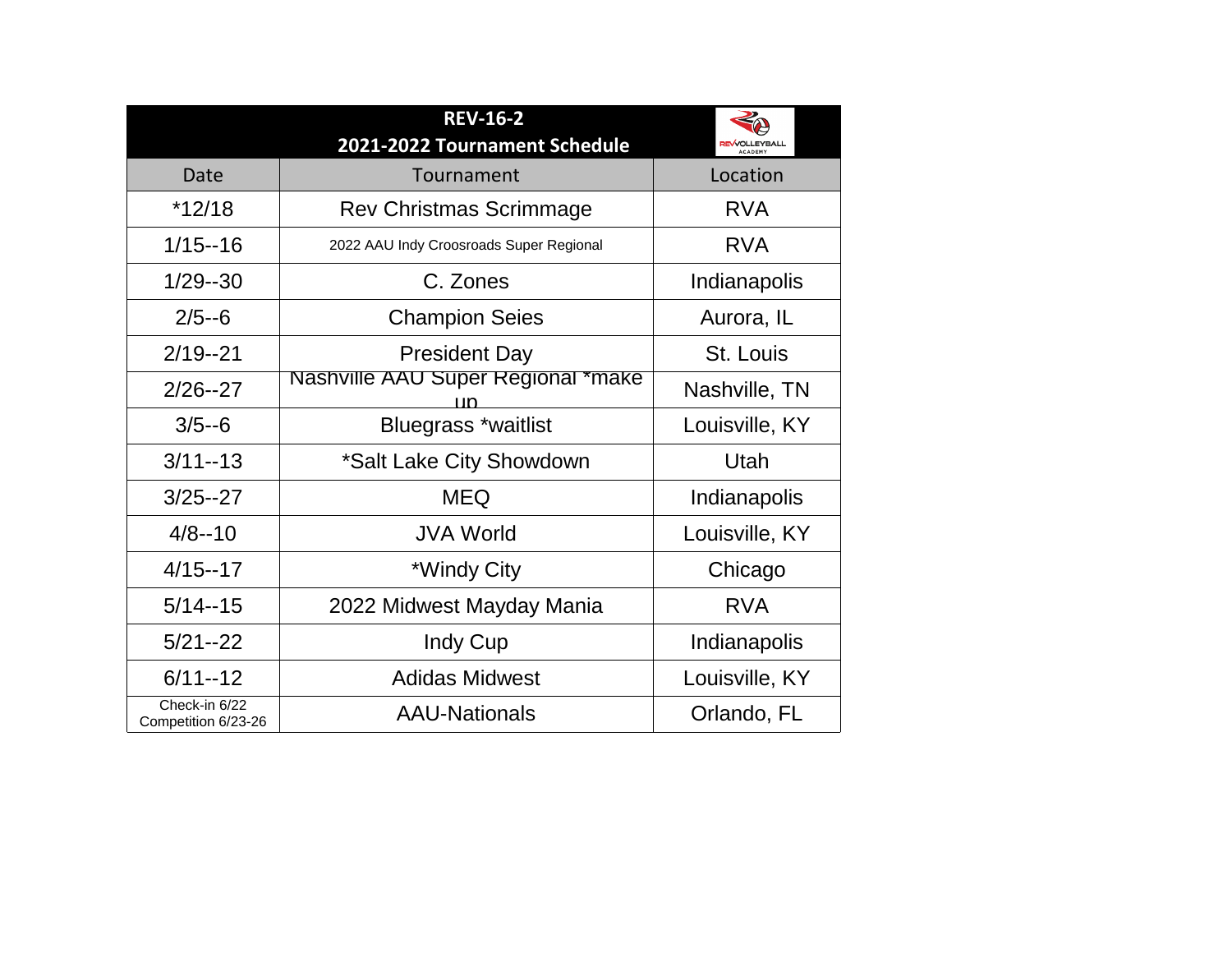

| REV-15-16 REGIONAL<br>2021-2022 Tournament Schedule | <b>REVVOLLEYBALL</b><br><b>ACADEMY</b> |
|-----------------------------------------------------|----------------------------------------|
| Tournament                                          | Location                               |
| *Rev Christmas Scrimmage                            | <b>RVA</b>                             |
| Shootout                                            | Indianapolis / Plainf                  |
| 2022 AAU Indy Croosroads Super Regional             | <b>RVA</b>                             |
| C. Zones                                            | Indianapolis                           |
| <b>Central Zone * Extra</b>                         | Circle / RVA                           |
| 2022 Smack Academy                                  | <b>Academy / RVA</b>                   |
| <b>Circle City Classic</b>                          | <b>Plainfield</b>                      |
| 2022 Indianapolis Challenge                         | <b>RVA</b>                             |
| JVA World *waitlist                                 | Louisville, KY                         |
| <b>Adidas Naptown Jamboree</b>                      | Academy / RVA                          |
| 2022 Midwest Mayday Mania                           | <b>RVA</b>                             |
| Indy Cup                                            | Indianapolis                           |
|                                                     |                                        |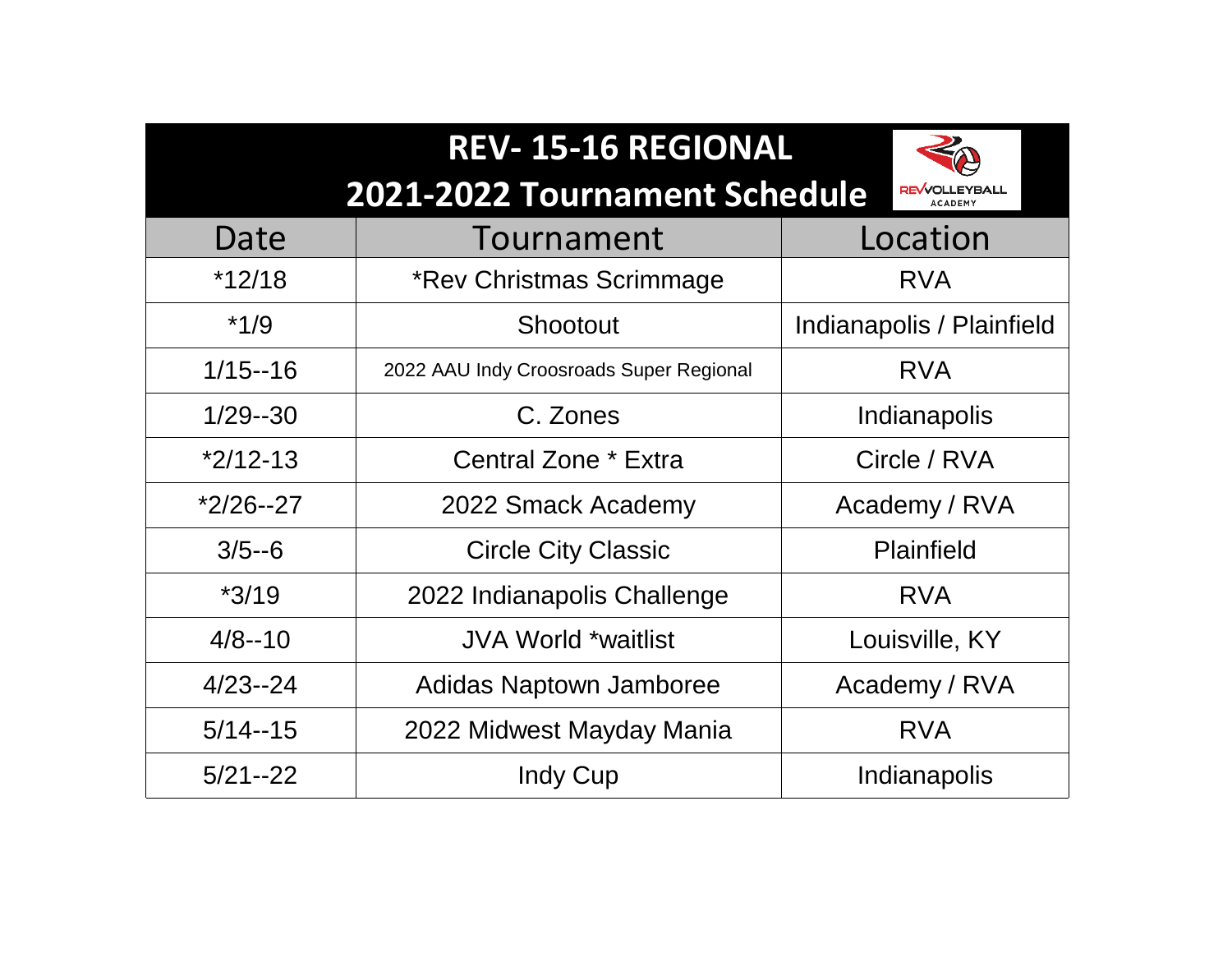| Date                                 |
|--------------------------------------|
| *12/18                               |
| $*1/9$                               |
| $1/15 - 16$                          |
| 1/29--30                             |
| $2/5 - 6$                            |
| 2/19--21                             |
| $3/5 - 6$                            |
| $3/25 - 27$                          |
| $4/2 - 4$                            |
| $4/15 - 17$                          |
| $4/30 - 5/1$                         |
| $5/14 - 15$                          |
| $5/21 - 22$                          |
| $6/11 - 12$                          |
| Check-in 6/18<br>Competition 6/19-22 |
| Check-in 6/30<br>Competition 7/1-4   |
|                                      |

Tournament Rev Christmas Scrimmage Shootout 2022 AAU Indy Croosroads Super Reg C. Zones **Champions Series** President Day Bluegrass \*MEQ 15-18 2022 Red Rock Rave #1 \*Windy City Hoosier Bid 2022 Midwest Mayday Mani Indy Cup Adidas Midwest AAU-Nationals Competition 7/1-4 Competition 7/1-4  **REV-17-1 2021-2022 Tournament Sche** 

| Pdule  | <b>REVVOLLEYBALL</b><br><b>ACADEMY</b> |  |
|--------|----------------------------------------|--|
|        | Location                               |  |
| E      | <b>RVA</b>                             |  |
|        | RVA/Academy/Circle                     |  |
| gional | <b>RVA</b>                             |  |
|        | Indianapolis                           |  |
|        | Aurora                                 |  |
|        | St. Louis                              |  |
|        | Louisville, KY                         |  |
|        | Indianapolis                           |  |
|        | Las Vegas                              |  |
|        | Chicago                                |  |
|        | <b>Capitol Sports</b>                  |  |
| ria    | Indianapolis                           |  |
|        | Indianapolis                           |  |
|        | Louisville, KY                         |  |
|        | Orlando, FL                            |  |
|        | Indianapolis                           |  |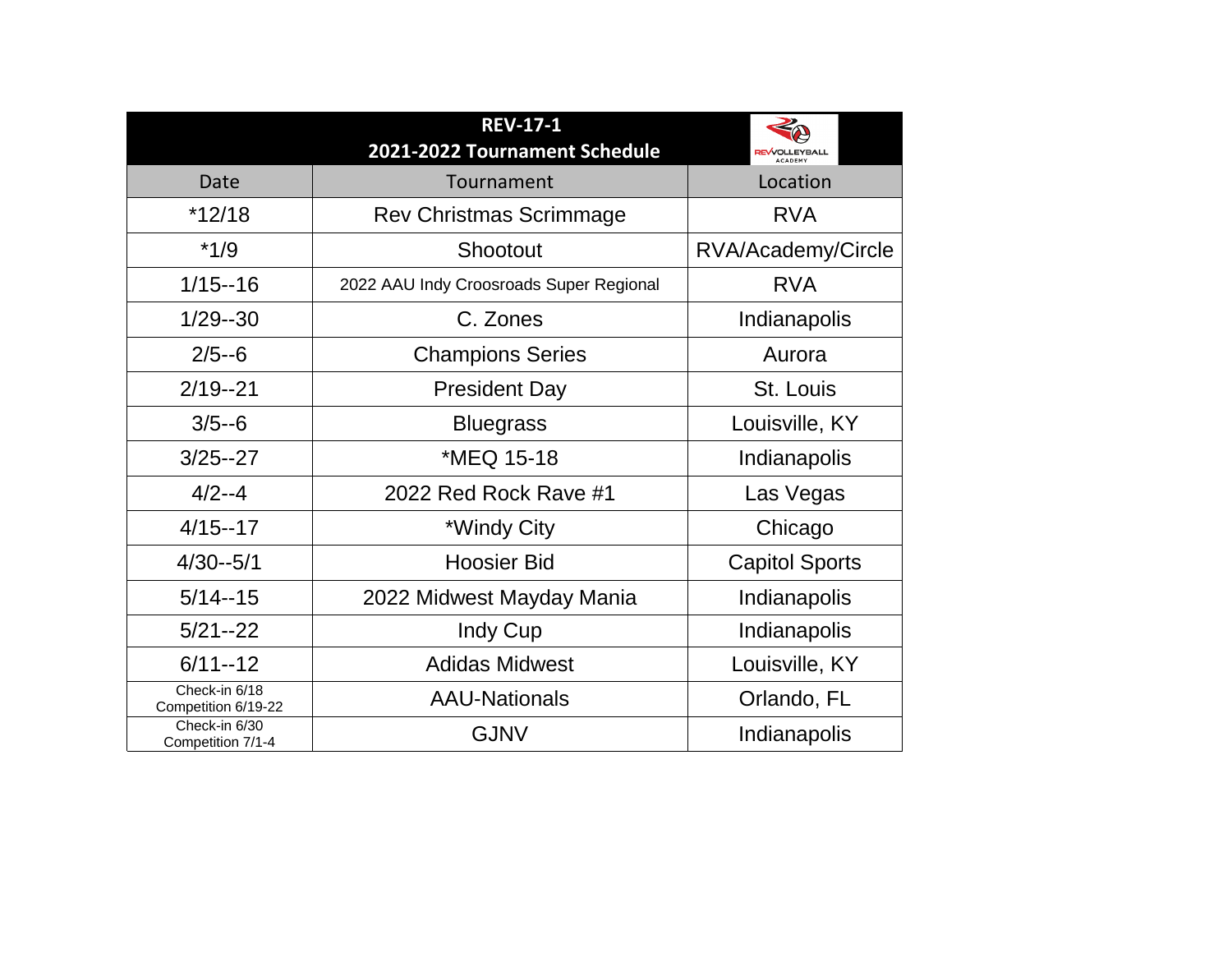| Date         |
|--------------|
| 18-Dec       |
| *1/9         |
| $1/15 - 17$  |
| 1/29--30     |
| $2/5 - 6$    |
| $2/19 - 21$  |
| 2/25--27     |
| $3/11 - 13$  |
| $3/25 - 27$  |
| $4/8 - 10$   |
| 4 -- 23 - 24 |
| $5/14 - 15$  |

# Tournament Rev Christmas Scri Shootout \*Winter Volleybal C. Zones Champions Ser \*President Da 2022 - Southeast Qualifier & 2022 Midwest In **REV-18-2021-2022 Tournam**

- \*JVA World
- USAV 18s

|             | <b>REV-18-1</b><br>2021-2022 Tournament Schedule | 2<br><b>REVVOLLEYBALL</b><br><b>ACADEMY</b> |
|-------------|--------------------------------------------------|---------------------------------------------|
| Date        | Tournament                                       | Location                                    |
| 18-Dec      | Rev Christmas Scrimmage                          |                                             |
| $*1/9$      | Shootout                                         | RVA/Academy/Circle                          |
| $1/15 - 17$ | *Winter Volleyball 18s                           | Chicago                                     |
| 1/29--30    | C. Zones                                         | Indianapolis                                |
| $2/5 - 6$   | <b>Champions Series</b>                          | Aurora                                      |
| $2/19 - 21$ | *President Day                                   | St. Louis                                   |
| $2/25 - 27$ | 2022 - Southeast Qualifier & U17 Invitational    | Atlanta                                     |
| $3/11 - 13$ | *NEQ.                                            | Philadelphia                                |
| $3/25 - 27$ | 2022 Midwest Invite                              | Academy                                     |
| $4/8 - 10$  | *JVA World                                       | Louisville, KY                              |
| 4--23-24    | USAV 18s                                         | Phoenix                                     |
| $5/14 - 15$ | 2022 Midwest Mayday Mania                        | RVA                                         |